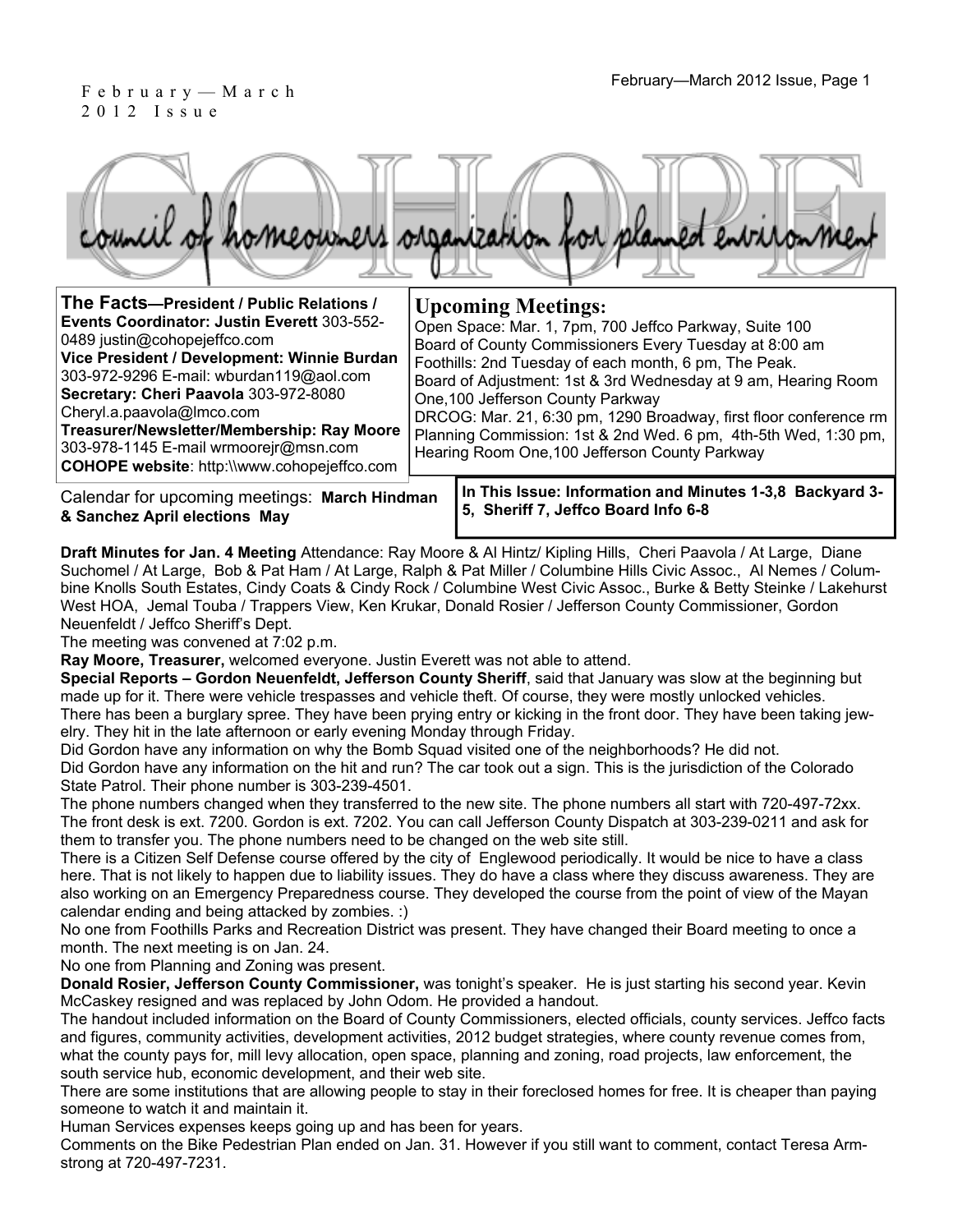The final paving on the Kipling and Quincy road project will be done in the spring. The bid for the Quincy and Simms to Kipling is due in Mar. The last of the road project is Quincy and Kipling to Wadsworth which will be done in 2013. On Short Term Rentals, there is now a permit system in place. There is now a definition for STR and it is regulated. The STR permit fee is \$750. The property has to be on at least a 1 acre lot.

There are no sidewalks at Marlowe and Kipling. They are really needed. The visibility in that area is bad and people have to walk in the street.

Harriman Lake Park will be completely closed to the public probably until sometime in Dec. 2012. A section of W Quincy Ave that is along the north side of that park will be closed on Jan. 30 for 4 - 6 weeks so work could be done on a utility underneath the street. The property is owned by Denver Water. There is a ditch that needs the weeds to be cleaned out. Who should they contact? Don will find out.

Earlier this year the County Commissioners approved a contract with Big Sky Outdoor, LLC for all bus bench locations at RTD bus stops within the County's right-of-way. Vendors can buy rights to a bench. The contractor will have performance standards that they must maintain. There is also a severability clause. What are they doing about benches where there is no longer a bus stop? Don didn't know.

There is an application for a Type II Recycling Transfer Station, Special Use, on Pleasant Park Road in Conifer. This is for beetle kill recycling. They have sent comments back to the applicant.

Don discussed the 2012 budget strategies. There is a Certificate of Participation (COPs). It is like an equity loan against the Taj. They borrowed \$76M for capital improvement projects. But there is not enough money to cover all of the improvements. They have also been saving money wherever possible—Example –they use Kinko Fedex for printing because it is cheaper than doing it in house. Property tax has gone down 4% overall.

The new South Jeffco Sheriff's Department building was purchased. They will be saving money over the previous leases. Other county functions have also moved into the building such as the Motor Vehicle Department.

Are the employees are PERA? No. They have a 457 Plan which is like a 401K. Does the county match? Yes, there is a 1 to 1 match.

How many properties have been officially registered/classified as "distressed properties" since the new regulation took effect? None at this time. Contact: Teresa Armstrong 720-497-7231

How many properties have applied for and had been approved as "short term rentals" since that new regulation took effect. None have applied.

What about zoning violations? They do not go out looking for violations. They only respond to complaints. Why don't you hire more planners? Don didn't know.

What can you do about a neighbor who has a dead but standing tree? The county can't do anything. Some HOAs have a nuisance clause that can be used.

3 years ago state law didn't allow Economic Development Plans. Now the County Commissioners consider it for the entire county, including cities.

Have the County Commissioners ever consider doing a meeting in the evening? The only time they have had an evening meeting was to discuss the television towers. But they can consider it.

**Reports from Officers** Roll Call was taken. We had 14 members present and a quorum.

Justin Everett, President, was not present.

Winnie Burdan, Vice President, was not present.

Ray Moore, Treasurer, gave the Treasurer's Report. We have \$1,810.02.

Cheri Paavola, Secretary, presented the Jan. Minutes. They were approved without any changes.

Diane Suchomel said that there is a proposed Self Storage business at Bowles and Alkire. This is was on a public notice posted at the area. They would have to get an exception but they haven't applied yet.

The Jeffco Liquor Board meeting is tomorrow.

**Old Business** The sale of the property at Coal Mine and Wadsworth is contingent upon rezoning. It needs to be rezoned to a commercial property.

**New Business** Foothills Parks and Recreation District has board positions open for districts 1, 2, and 5. Candidates interested in one of the 3 board positions up for election are supposed to inform FHPRD of their intention to run for the board seat in Feb. A decision on whether or not an election would be held would be made by March 1. We will probably hear about it at the Foothills February 28 meeting.

This room is not available for the June 6, July 4, and Nov. 7 meetings. Lilley Gulch has the best price at \$20 per hour. It was moved that we move the June and Nov. meetings to Lilley Gulch. The motion passed with 11 for, 1 against, and 2 abstained. It was moved that we cancel the July meeting. The motion passed with 12 for, 2 against, and 1 abstained. Cohope elections are in April. People need to think about who they would like to run for President since Justin is not running this time.

**Announcements** Justin's candidate announcement party is tomorrow.

We adjourned at 9:15 p.m. *(Note—the website is down while it is being transferred—Hopefully it will be up mid-March.)*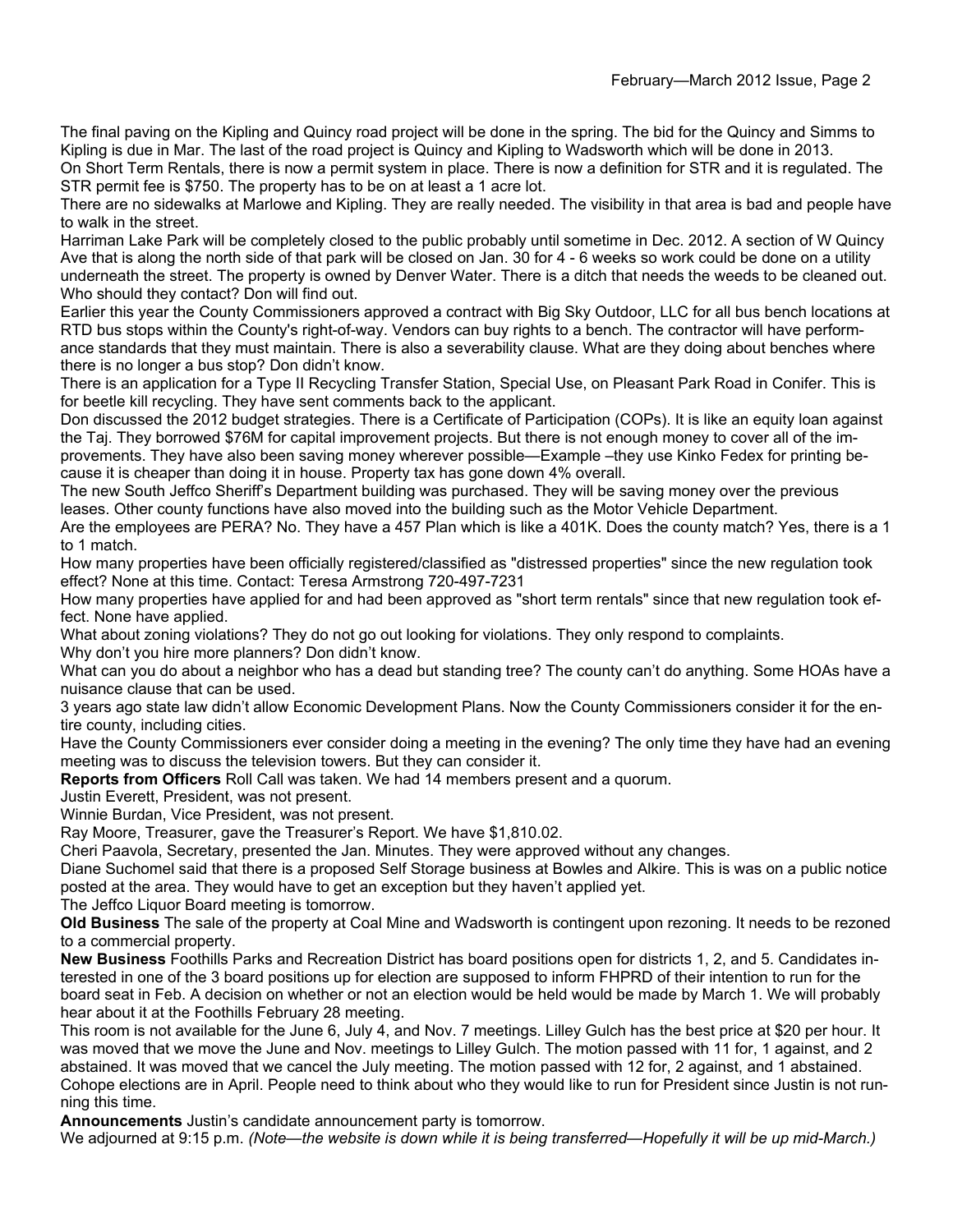# **THE BACKYARD**

#### Columbine Hills News

*From* **Draft Minutes of the January 2012 Board Meeting** Meeting was called to order by President Bruce Yarish at 9:15 a.m. Seven board members and two homeowners were in attendance.

Old Business: Hayride Report – The hayride in December was considered fairly successful, but not as good a turn out as in 2010. There was discussion on why not as many attended, including maybe not enough notice; maybe some were scared off due to the wait in the cold to ride, etc. It was suggested that perhaps we look at adding more things to attract attendance besides just having Santa present. There was also discussion on maybe alternating years – one year a summer picnic, and on the alternate year the hayride. Further discussion was deferred.

It was proposed to add lights to the new Kendall Blvd. entrance sign, to match the Elmhurst entrance for around \$40.00. This was tabled due to funding concerns.

Treasurer's Report: We received 351 memberships for 2011 along with some additional donations. The funds in the operating account are low due to the expenditure for the hayride. Requests for donations for the Columbine High School Prom and for the Columbine Hills Elementary School were received. We have a good record of support for these each year. Action on the requests was postponed for later in the year.

New Business: There was lengthy discussion on potential ways to raise funds for CHICA beyond the annual donation drive. Items discussed were: Selling discount cards for neighborhood businesses – similar to the Rebel Card that Columbine sells, holding a Farmers Market or a Flea Market in the neighborhood, and generating funds through sales of booths. Board member Kelly Goodbar was appointed chairperson of a fundraising committee to come up with specific proposals and details for board consideration. The board is soliciting ideas from CHICA neighbors on ideas to increase volunteer support and fundraising ideas.

A motion was made and seconded to appoint Randy Montgomery to fill the current vacancy on the board. Motion carried. A motion was made and seconded to increase the suggested annual donation amount to \$25.00. Motion carried. There being no further business, the meeting was adjourned at 10:48 a.m.— Respectively submitted, Mark Johnson, CHICA Secretary

## Columbine Knolls South II REVIEW

*From* **President's Corner** The Columbine Knolls South II HOA Annual Meeting held on January 10, 2012, was well attended with 34 homeowners being represented to vote for new members to the Board of Directors and review and approve the CKSII 2012 Annual Budget. The membership elected two new Board of Director members; Tom Tellschow and Jane Schaefer.

Current Board of Director members John Shutt and Stephanie Haberkorn were also elected for another term. Completing the second year of their two year term on the Board of Directors will be Debbie Opperman, Ron Cunning and Justin Phillips. I would like to thank both Greg Steward and Tom McEwen who are leaving the Board of Directors following the completion of their terms. Greg not only served as secretary but provided a wealth of historic and instructional knowledge. Tom chaired the ACC Committee and also brought tremendous knowledge to the committee. Both members will be greatly missed. Barb Steward will continue doing the great job she does of writing the newsletter. The Social Committee consisting of Bob Haberkorn, Jon Brouillet, Elisa McKee, Larry Opperman and Tom and Donna Tellschow are ready to start planning an exciting event for the summer and the Holiday Hayride. A new committee, the Monument Landscape Committee, responsible for planting and maintenance of the entry way at Chatfield and Yukon has been recruited. On the Monument Landscape Committee are Donna Tellschow, Jay Seifert, Dean Fitches, Bob Doucet, Darla Ehli and Joan Weyhmiller. A special thank you goes to all of the volunteers that have agreed to help make this a successful year! The Columbine Knolls South II Board of Directors will have a full agenda to address at the regularly scheduled meetings during the upcoming year. Items will include: Approval of ACC requests; Ongoing enforcement of the HOA covenants through our property manager and attorney; Managing the CKSII membership approved budget; Communication through the monthly newsletter; Maintaining the website; Working with EDS to plan the large trash pick-up day; Scheduling and marketing CKSII Community Garage Sale; Recruitment and engagement of new members; Planning and implementing a summer event and the Holiday Hayride; Completing and maintaining the landscape at the entry way at Chatfield and Yukon Way; Placement of holiday decorations at both community entry ways.

Thank you to everyone for all your support of the Columbine Knolls HOA and we look forward to another productive year! — *Stephanie Haberkorn, President CKSII HOA*

*From* **Columbine Knolls South II Homeowners Association: Annual Meeting Minutes – January 10, 2012** President Stephanie Haberkorn called the January 10, 2012 HOA Annual Meeting to order at 7:03 p.m.

QUORUM: Stephanie confirmed that there were HOA members in attendance from twenty-three homes plus proxies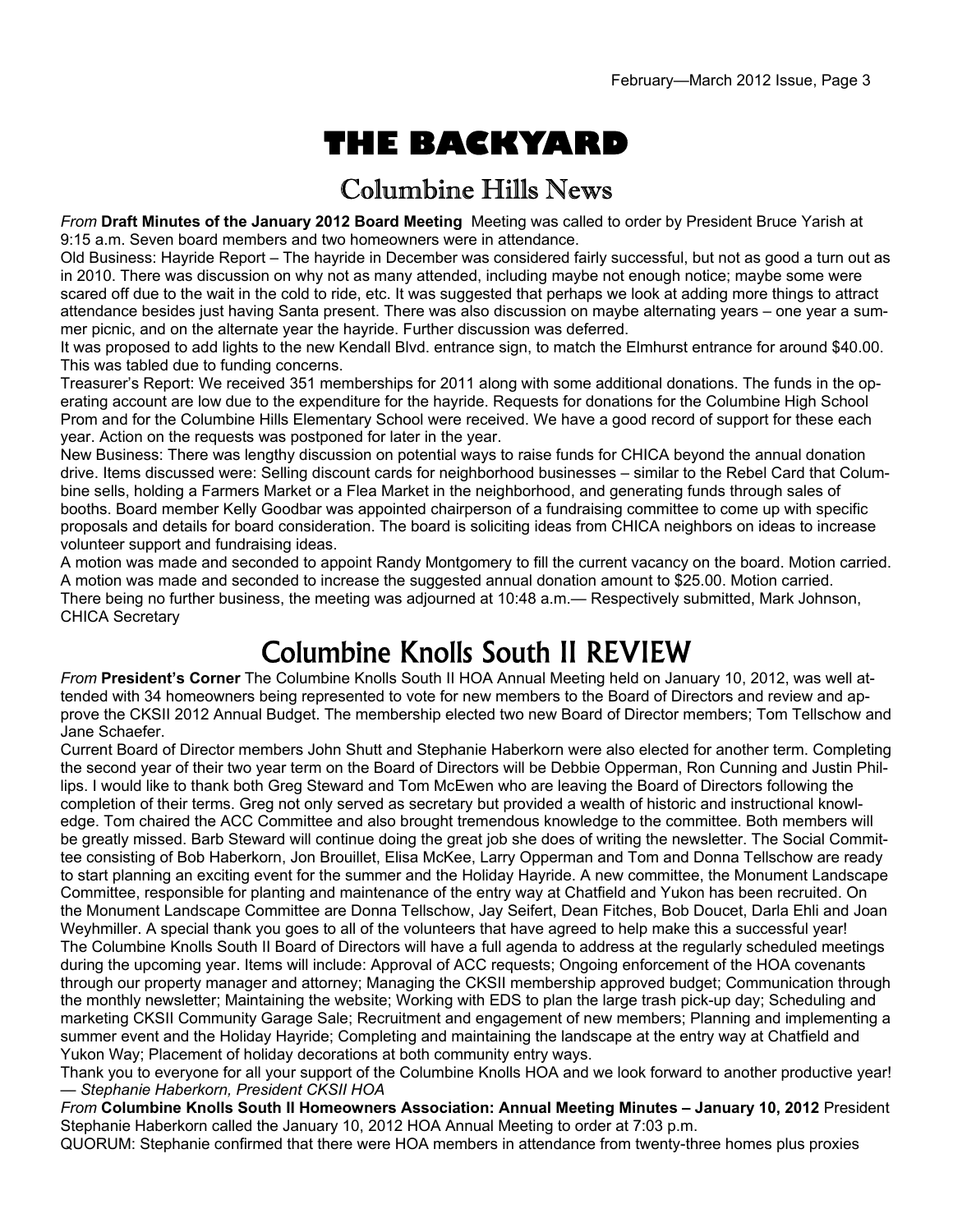from 11 other homes, bringing the total to 34. Current HOA membership at the time of the annual meeting was 247. The ten percent attendance requirement for a quorum was therefore met and business could be conducted.

APPROVAL OF 2011 ANNUAL MEETING MINUTES: Secretary Greg Steward read the 2011 Annual Meeting minutes. A motion was made by Dean Fitches to approve the minutes as read. The motion was seconded by Matt Schaefer. The vote was then taken and the motion was unanimously approved.

Ron Cunning reported that we have a total of 247 members as of the January 2012 Annual meeting.

PROPOSED BUDGET: Ron Cunning presented the proposed 2012 HOA Budget with an estimated income of \$67,561 and estimated expenses of \$71,930. Members asked questions regarding the deficit spending and whether a dues increase was necessary. It was explained that with an anticipated membership increase, recovery of legal fees from pending legal action and no regulatory requirements necessitating legal work for 2012, which did occur in 2011, the board felt that an increase was not necessary. Tom Tellchow motioned to approve the budget as presented. Debbie Opperman seconded and the motion passed unanimously.

ELECTION OF BOARD MEMBERS: Since 2012 is an even-numbered year, the bylaws require that four board of director vacancies need to be filled. Tom McEwen, Stephanie

Haberkorn, John Schutt and Greg Steward have completed their two-year term. The floor was opened for nominations. Stephanie Haberkorn, Tom Tellchow, Jane Schaffer and John Schutt were nominated. Nominations were closed and the vote taken. All four nominees were unanimously approved.

The meeting was adjourned at 7:42 p.m.

### *The Leawood Rapporter*

*From* **Leawood Metropolitan and Park District Minutes of January 10, 2012** The meeting began at 7:07 p.m. In attendance were Mike Shaw, Paul O'Connor, Rhonda Eveleth, Nancy Bock, Laurel McFerrin-Ontiveros, and Leawood resident Arnie Snyder.

The Treasury Report was presented and approved. The total cost of the Santa Party was \$407.39. The elementary school charged more than \$100.00 for use of the school for the party. Rhonda will purchase and distribute the gift cards for the holiday decorating contest winners.

Arnie Snyder presented information regarding his organization that offers services to the elderly in efforts to help them remain in their homes as long as possible. Arnie will submit an article for The Rapporter which will explain the organization and will provide information about upcoming meetings that will be open to the public.

Mike Shaw took the Christmas lights down and realized that there may be an issue with the electricity at the Jay Court entrance. He will contact someone to take a look at it.

The 2012 Membership Drive is underway and the idea of passing out flyers was discussed to encourage increased membership. The decision was made to offer the same incentives as 2011 with free and discounted LCA activities and events depending on donation amounts.

Mike would like the board members to come up with a list of items that require volunteer help which can be published in the Rapporter and on the web site to hopefully encourage residents to participate and lend a hand in 2012. Some items that were discussed were pulling weeds and cleaning up trash at the Jay Court

entrance, assistance with the LCA website, and passing out membership flyers. In addition, volunteer help is needed at all of the events that take place throughout the year.

The meeting was adjourned at 8:13 p.m.

#### *From* **Leawood Metropolitan Recreation and Park District: Minutes of January 11, 2012**

The meeting was called to order at 6:39 p.m. by President Kyle Sargent at the Leawood Elementary School. Board members present were: Charlie Campbell, Mibby Luedecke, Donna Snyder, and Linda Smith, along with Dave Padilla-Parks Manager. Resident Diane Norell, CJ Lundstrom, Kyle Ryan, Mark Ryan and Chuck Lundstrom also attended. Due to the Scouts in attendance for participation in their Merit Badge in Communications, Kyle had the Board introduce themselves and say how long they had lived in the neighborhood. He also explained about the Board and how it related to the governmental agencies of Jefferson County and the State of Colorado.

Treasurer's Report – Donna submitted the Treasurer's report and bills to be paid were discussed. Bills include: 2012 Colorado Special Districts Property and Liability Pool insurance, Denver Water, United Site Services, reimbursement to petty cash, trailer license fee, snow removal invoice and Dave's invoice, reimbursement to Donna for supplies. Charlie moved and Donna seconded that Diane Norell be reimbursed for printing photos related to the new potty structure. Motion passed and this invoice will be paid also. Donna will retain the services of the CPA who conducted our audit last year to perform the current audit.

Parks Manager Report – Dave reported he is having trouble depositing trash in the Columbine High School dumpster as previously agreed upon by Dave and the administration. He has requested to secure estimates for a dumpster service and a location for a dumpster to handle the excessive trash, mostly from Weaver and Leawood Parks. Doggie bag trash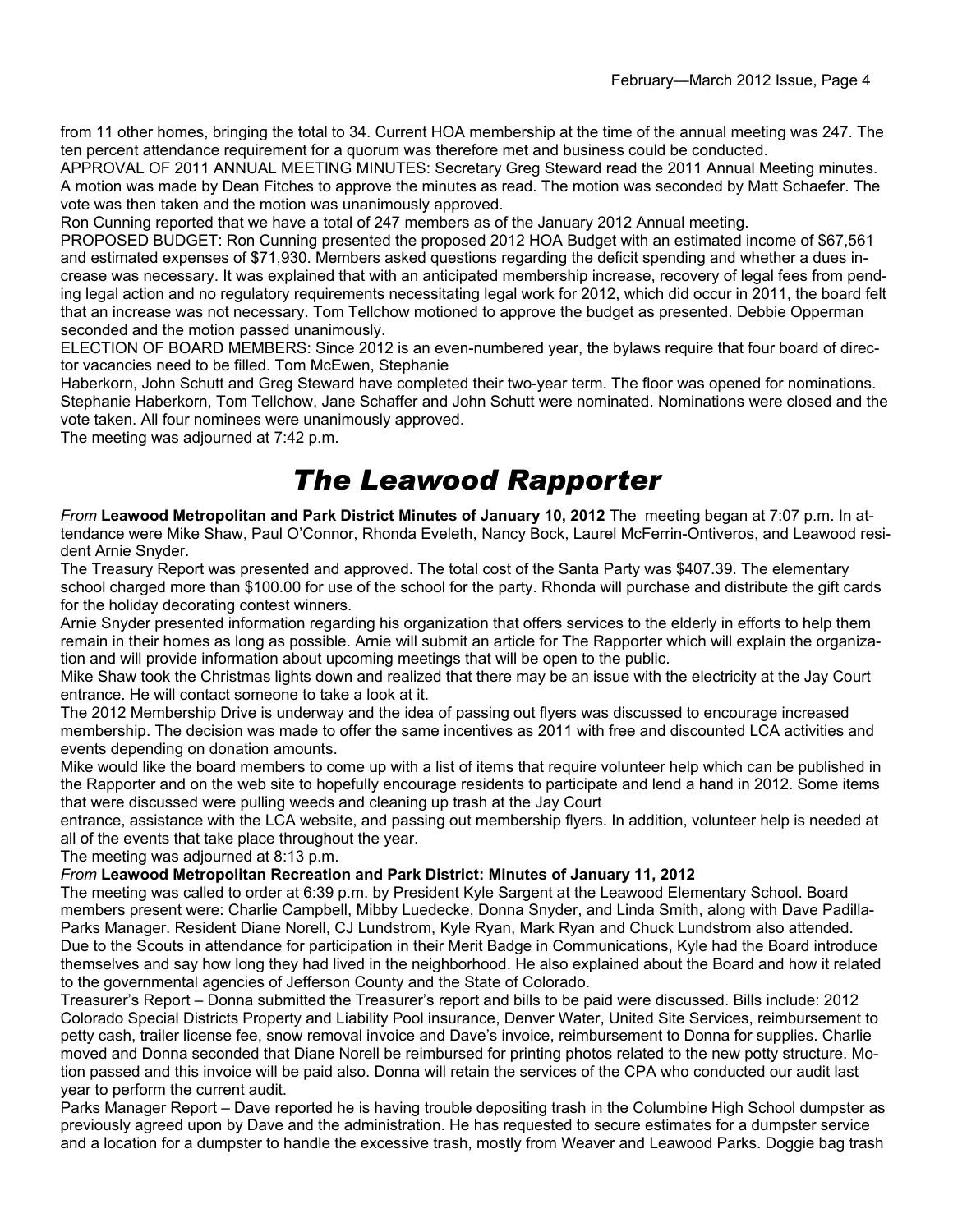from Weaver is excessive and requires constant emptying. Summer trash at Leawood Park is also a problem. He will report back to the Board next month.

Dave participated in the Pre-Construction Meeting related to the erosion of the creek project. Pending permits to be obtained by the contractor, the project is to start around January 16. The hours of operation will be from 7:00 a.m. to 5:00 p.m. Monday through Friday. The project is expected to last 90 days weather permitting. An area south of the creek has been designated as the staging area and will be roped off. Access to the sidewalk will not be blocked. The contractor will place one project sign along the northern limits of the project, south of the trail. Street and site cleaning will take place daily or as needed. Residents are to keep out of the construction area. Questions or concerns about the construction are to be made to Kyle Sargent.

Doggie bags were replenished and trash taken to CHS dumpster. Snow was removed from all walk areas. Dave is waiting for a bid from Recreation Plus for the new potty enclosure. Again, work will begin on the new potty area as the weather permits.

Old Business Elections discussion, resolutions – Last month Mibby was elected as our Designated Election Official for 2012. She will be handling the election paperwork. The Special District Election for Board Members is May 8. Linda, Kyle and Donna are up for reelection. All three will need to file Self-Nomination and Acceptance forms by March 2. Other residents who wish to be considered have until March 2 at 3:00 p.m. to contact Mibby for the Self –Nomination form. A Call for Nominations will be published in the Columbine Courier on Wednesday, February 8.

Dutch Creek erosion project updates – As stated in Dave's report, the project is to start around January 16. Weekly project meetings will be on Thursdays at 1:00 p.m. when the project gets underway. Dave will be present for the District. New Business South Jeffco Sports is interested in leasing the baseball and soccer field at Leawood Park for this year. Kyle will report back on the times and agreed upon fees.

Adjournment The meeting was adjourned at 7:43 p.m.

Future Meetings:

Tues., Mar. 13, 2012 – 6:30 p.m., Leawood Elementary School Tues., Apr. 10, 2012 - 6:30 p.m., Leawood Elementary School Wed., May 9, 2012 - 6:30 p.m., Leawood Elementary School Wed., June 13, 2012 – Place TBD Wed., July 11, 2012 – Place TBD — *Linda T. Smith, Vice President and Secretary*

### **Williamsburg II News**

**President's Message** February has arrived. Though it can be a brutally cold and snowy month, at least we know warmer weather isn't too far away. Plus it just feels better when darkness falls later and later each day. Our annual dues drive is underway. Remember, if you submit the modest fee of \$35 by March 31st, you'll be entered into a drawing for \$50! Please support your community. Thanks again to all for keeping our Williamsburg II such a desired community in which to live.

*From* **HOA Meeting Minutes for January 3, 2012** Mike Eppers called the meeting to order at 7:06 p.m. In attendance were Mike Eppers, Susan Ganz, Debra White and Sharon Erickson.

Newsletter/Website: All information on the website is current.

Treasurer's report: Susan Ganz confirmed that the treasurer's report as published in the December newsletter is accurate and asked that it be approved. Susan motioned to accept the report as published. Sharon seconded the motion. Year-end balance as of 12/31/2011 is \$2333.06. Thank you gift cards to block leaders were budgeted in the 2011 budget and paid out in 2012. As of tonight's meeting seven (7) homeowners have sent in their 2012 dues – thank you to the early responders. architectural committee report: No new requests.

historian: According to Debra White, Historian, all information is current. Pictures for the hayride have been added to HOA albums and several of the pictures will be added to the website. Thank you to Bill White for taking the pictures at the hayride – nice job capturing the fun and holiday spirit.

Old business: The Hayride was well attended and everyone seemed to enjoy themselves.

Board will follow up with Bear Creek Ranch for a tentative booking date for the

2012 HOA hayride. Looking at December 15th or December 8th as an alternative.

New business: We are still looking for another board member. If you are interested

please contact one of the current members. Board reviewed the 2012 budget and made necessary changes and addition Annual meeting will be on Thursday, March 15th at 7:00 p.m. Meeting at Sharon Erickson's house (7151 S. Lewis Street) – all are welcome.

Annual Egg Hunt will be on March 31, 2012 at Eagle Meadow Park. Back up "bad weather " date will be April 4th.

Bike Parade will be July 4th at 10:00 a.m. Deb White will contact West Metro Fire to see if they will lead the parade with a fire truck.

Board is looking into a possible return of Movie Night at Eagle Meadow Park this summer (tentatively in early July). Mike has the name of the company used by Ute Meadows and will contact them for further information. The meeting adjourned at 8:13 p.m.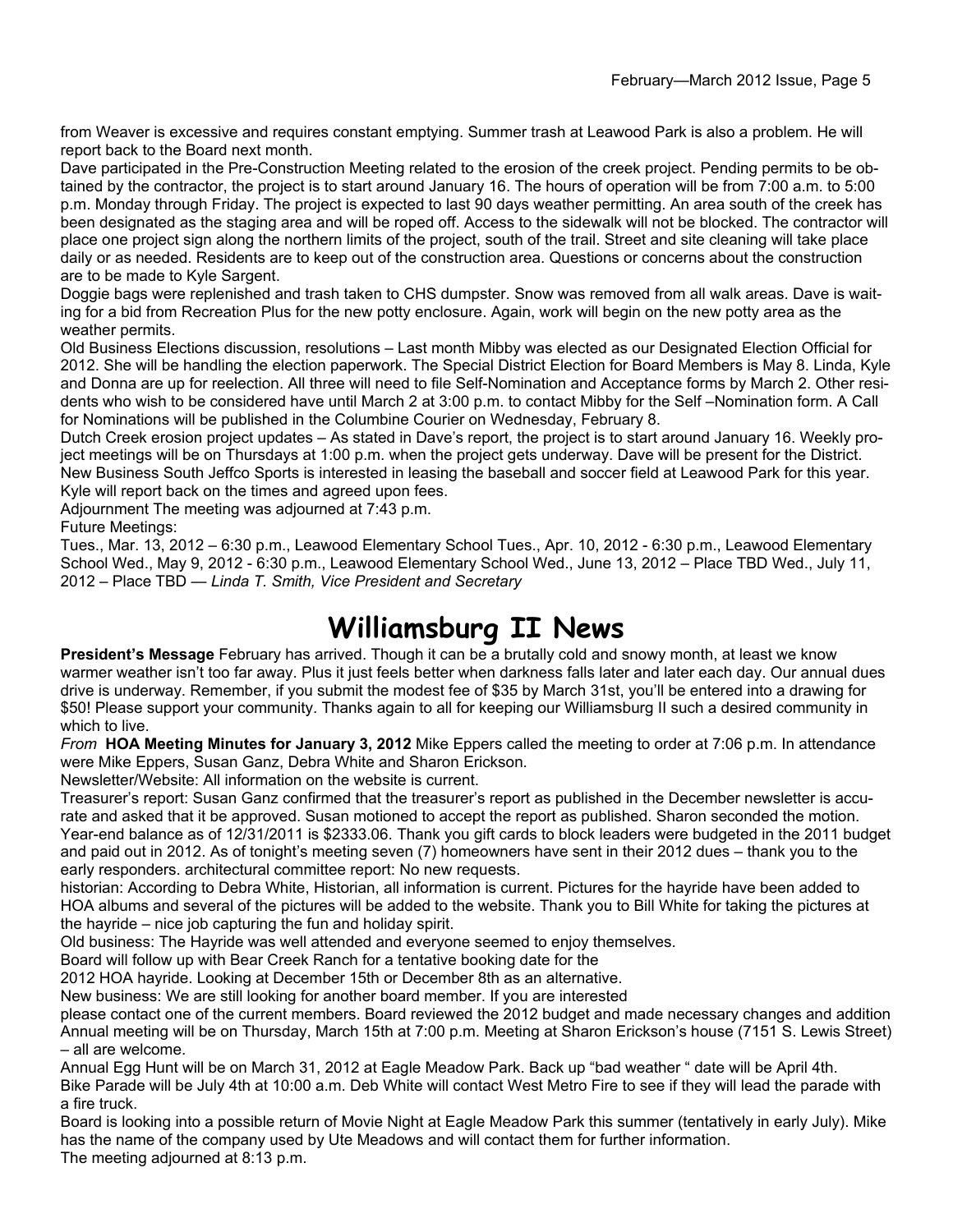| <b>COHOPE Treasury Activity: Jan 2012</b> | W. R. Moore, Treasurer |         |
|-------------------------------------------|------------------------|---------|
| Beginning Balance Jan 4, 2012             |                        | 1872.12 |
| <b>Deposits</b>                           |                        | 0.00    |
| <b>Withdrawals</b>                        | \$                     | 62.10   |
| Feb Newsletter \$8.10 P.O. Box \$54       |                        |         |
| <b>Ending Balance Mar 7, 2012</b>         | -SG                    | 1810.02 |

*From Jefferson County Website:* Interested in how Jefferson County forms policies for Open Space parks? Have ideas about planning and zoning issues or what type of events should be held at the county fairgrounds? Want to help our libraries keep up with growing demand?

Apply to join one of the county's boards and commissions that help to make these and other important decisions. The Jefferson County Board of Commissioners (BCC) appoints more than 300 citizens to serve on advisory boards and commissions. Members study issues in depth, make recommendations regarding specific county functions, and assist in governing Jefferson County.

A summary of the duties and roles of many of the boards and commissions follows. Some have current vacancies, some have terms coming due at the end of March. If a board doesn't have a current vacancy, applications will be kept on file for future vacancies.

More detailed information about these and other boards along with application forms can be found on the county's board and commissions website.

Completed applications are due in the Commissioners Office, (100 Jefferson County Parkway, Suite 5550, Golden, CO 80419) by March 9. For information, call Lynda Fine at 303-271-8504 or email commish@jeffco.us. Completed forms may also be emailed to that address. All interested Jefferson County residents are urged to apply. Roles and Duties of Boards and Commissions

**Audit Committee**While Jefferson County has had an informal audit committee in the past, the Board of County Commissioners (BCC) recently created a new Audit Committee with a more formal structure and focus. The new committee will be charged with selecting the independent auditor for the county's annual financial audit, monitoring the progress and evaluating the results of the financial statement audit, monitoring the internal control structure on an ongoing basis and ensuring that control weaknesses and legal compliance violations identified in the course of the audits are promptly and effectively remedied. While two members of the committee will be government finance professionals working for other counties or cities, there are three vacancies for interested citizens. Meets a minimum of four times a year or as deemed necessary by the BCC.

**Board of Adjustment** Grants variances and special exemptions to established zoning regulations if an adequate hardship or practical difficulty has been demonstrated. Determines appeals for variances to the Zoning Resolution in quasijudicial hearings. This seven member board was created by State Statute and appointed by the BCC. Members take extensive field trips reviewing cases. Meets twice a month. For more information, visit the BOA web page or the Planning and Zoning web page.

**Board of Health** With members appointed to five year terms, this board is the governing and policy making body for the Department of Public Health. Meets once a month. For more information, visit the Board of Health web page and Jefferson County Public Health website.

**Board of Review** Appeals and makes special exceptions to the Building Code in quasi-judicial hearings and may suggest amendments to the Building Code. For more information, visit the Board of Review web page. Citizen Review Panel (Human Services)

Conducts hearings to ascertain the legitimacy of complaints against Human Services programs and submits recommendations to the Director of Human Services regarding their resolutions. For more information, visit the Citizen Review Panel web page.

**Community Development Advisory Board** Makes recommendations regarding community development, housing and economic development for low and moderate income residents; and recommends recipients for federal funds made available to Jefferson County from the Community Development Block Grant, the HOME Investment Partnerships Program, and similar grants. Serves as liaison for the BCC to the community on issues related to community development. For more information, visit the Community Development Advisory Board web page.

**Community Services Advisory Board** Makes recommendations regarding matters related to human services for low and moderate income residents. Recommends recipients for federal funds made available to Jefferson County from the Community Services Block Grant and similar grants. Serves as liaison to the community on issues related to human services. For more information, visit the Community Services Advisory Board web page.

**CSU Extension Advisory Board** Advises county staff of Cooperative Extension on educational outreach in program areas including horticulture, consumer/family, 4-H youth development and natural resources/environmental education. For more information, visit the CSU Extension Advisory Board web page.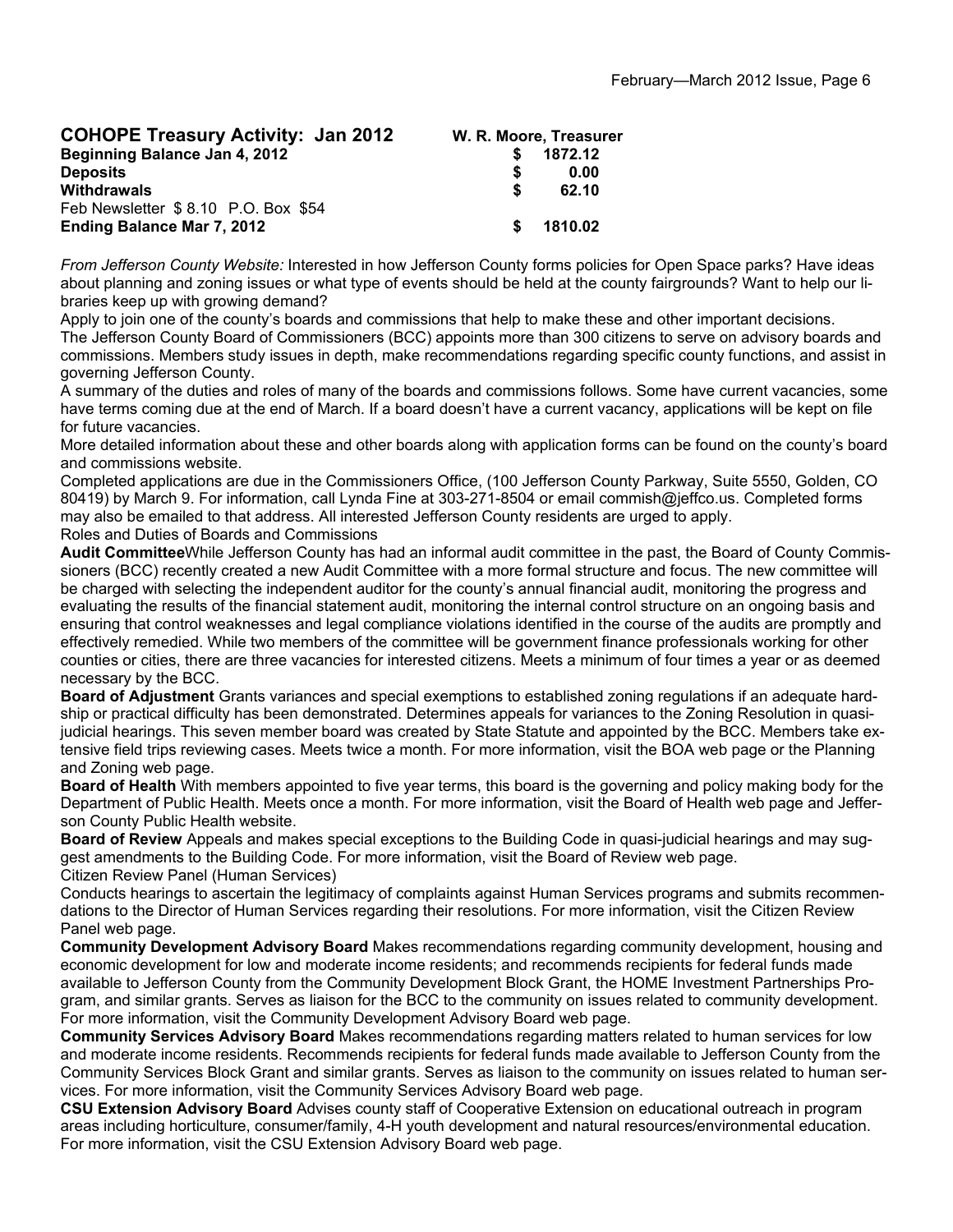**Neighborhood Watch: You Have the Power to Prevent Crime** By Sheriff Ted Mink—Chances are good that a home burglarized today is located in an area where one vital crime-prevention tool is missing: an active Neighborhood Watch group. Neighborhood Watch - a partnership of citizens and law enforcement - has become key to preventing burglary and crime in communities nationwide.

**What is Neighborhood Watch?** The Sheriff's Office has partnered with residents to establish more than 80 Neighborhood Watch groups throughout Jefferson County. The program encourages and helps residents to be vigilant in their own communities, and to communicate with neighbors and law enforcement to identify, prevent and solve crime in residential neighborhoods. Deputies provide training for residents in how to effectively identify and report suspicious activity and crime.

**About Neighborhood Watch** The Neighborhood Watch concept has been around since the 1960s. It is one of the most effective and least costly ways to prevent crime and reduce fear. Any resident can join, and a watch group can be formed around any geographical unit - a block, apartment building, subdivision or townhome complex.

The main benefits of this program are reduced crime and improved quality of life. To help achieve the

program's goals, active groups receive Neighborhood Watch signs purchased and installed by the county, Neighborhood Watch stickers and promotional materials. Active groups also receive direct communication from the Sheriff's Office about crime trends in the watch area.

Neighborhood Watch communities benefit from the unity they create: concerns about neighborhood safety are presented to the Sheriff's Office with a unified voice.

**Why is Neighborhood Watch Important?** Law enforcement agencies cannot be everywhere, all the time. Police rely on assistance from the public to help them prevent and solve crimes. Members are extra eyes and ears reporting crime to the police and helping neighbors. The truth is, most crime in Jefferson County is opportunistic and can be effectively reduced through simple crime prevention techniques.

**Requirements** The Jefferson County Sheriff's Office has two requirements for active Neighborhood Watch groups: Participation. We require 80 percent participation in the coverage area. You decide what area your group will cover. It can be as small as the houses on one cul-de-sac, or as large as an entire subdivision. Either way, 80 percent of the residents must participate in the program.

 One social event per year. The foundation of Neighborhood Watch is neighbors knowing neighbors. Social events promote interaction with neighbors and promote community spirit. We suggest planning a social event around National Night Out (the first Tuesday in August).

How do I start a Neighborhood Watch group?

Please contact our Crime Prevention Unit for more information on how we can help you start a Neighborhood Watch group in your area. Call one of the numbers below for more information or to request a deputy at your next homeowner association or neighborhood meeting.

North Jeffco Crime Prevention deputy 303-271-5363

South Jeffco Crime Prevention deputy 720-497-7202 Mountain area Crime Prevention deputy 720-497-7860

**County Cultural Council** Makes recommendations for the distribution to arts, science and cultural organizations of Tier III Funds generated by the six-county Scientific and Cultural Facilities District (SCFD).

**Developmental Disabilities Resource Center** Oversees the operations of the Developmental Disabilities Resource Center, which educates and trains persons with developmental disabilities. For more information, visit the Developmental Disabilities Resource Center web page.

**Engineering Advisory Board** Provides the county, developers, builders and engineers with an evaluation of the engineering aspects of a building permit or developmental proposal on an as-needed basis.

**Fair Advisory Board** Provides advice on capital construction and fees at the Jefferson County Fairgrounds. Determines allowable uses, procedures and regulations of the fairgrounds. For more information, visit the Fair Advisory Board web page or the Fairgrounds' website.

**Historical Commission** Promotes the preservation and use of historical resources and historic sites through educational activities, publications and research projects.

**Jefferson Center for Mental Health Board** Oversees the management of the Jefferson Center for Mental Health and appoints the chief executive officer.

**Library Board of Trustees**Establishes policies for the county libraries, employs the executive director for the library; recommends the annual budget for the libraries to the Board of County Commissioners and dispenses funds; acquires and oversees libraries and library assets; participates in strategic planning and library advocacy. Meets twice a month. We are currently seeking to increase age, ethnic and geographic diversity on the Library Board. For more information, visit the boards & commissions website or www.jeffcolibrary.org/board.



Sheriff Ted Mink